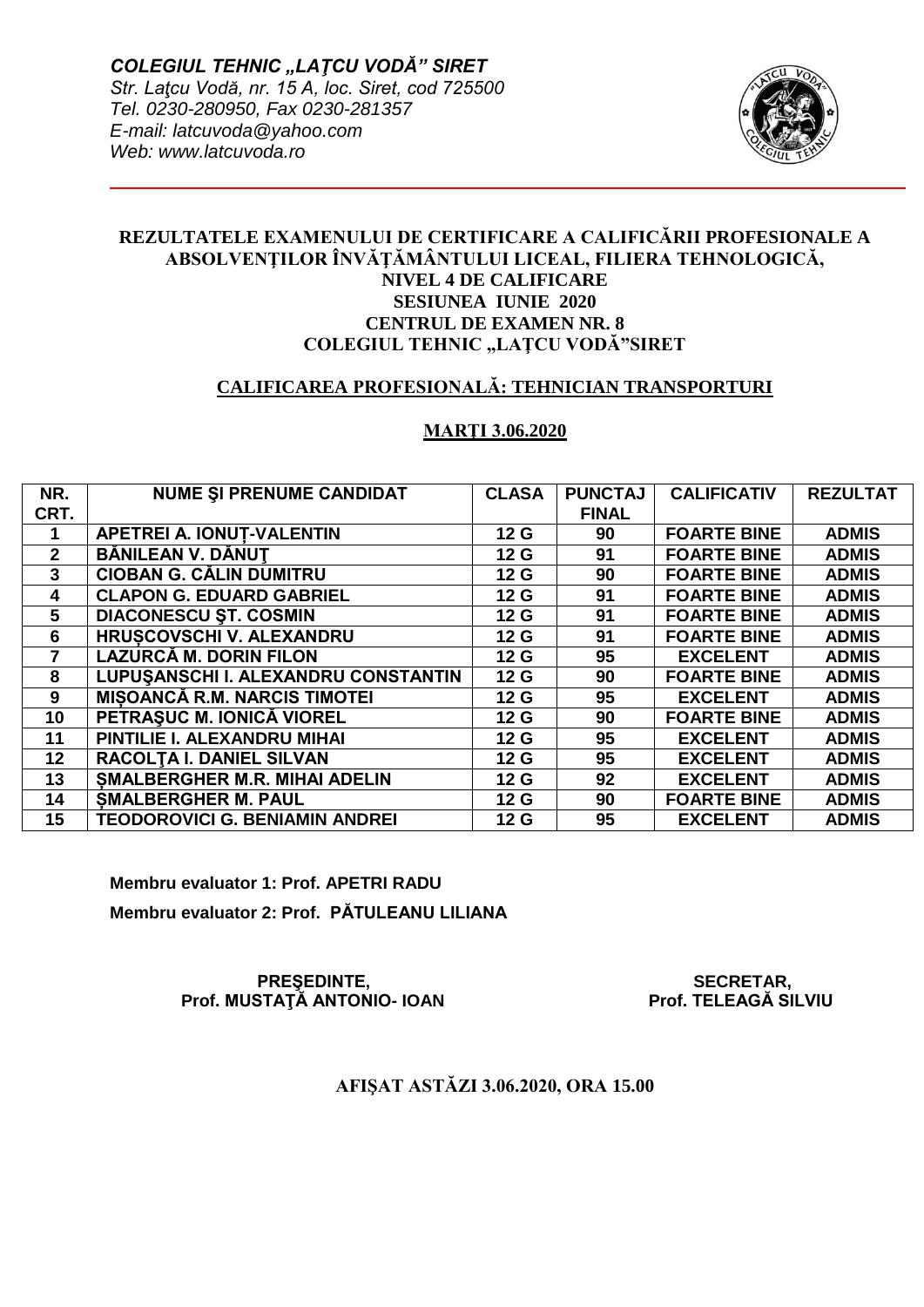

## **REZULTATELE EXAMENULUI DE CERTIFICARE A CALIFICĂRII PROFESIONALE A ABSOLVENŢILOR ÎNVĂŢĂMÂNTULUI LICEAL, FILIERA TEHNOLOGICĂ, NIVEL 4 DE CALIFICARE SESIUNEA IUNIE 2020 CENTRUL DE EXAMEN NR. 8 COLEGIUL TEHNIC "LAȚCU VODĂ"SIRET**

## **CALIFICAREA PROFESIONALĂ: TEHNICIAN TRANSPORTURI**

#### **MARŢI 3.06.2020**

| NR.                     | <b>NUME SI PRENUME CANDIDAT</b>        | <b>CLASA</b> | <b>PUNCTAJ</b> | <b>CALIFICATIV</b> | <b>REZULTAT</b> |
|-------------------------|----------------------------------------|--------------|----------------|--------------------|-----------------|
| CRT.                    |                                        |              | <b>FINAL</b>   |                    |                 |
| 1                       | <b>AIOANEI G. ANDREI CRISTIAN</b>      | 12 H         | 83             | <b>BINE</b>        | <b>ADMIS</b>    |
| $\overline{2}$          | <b>BADIU I. VALENTIN</b>               | 12 H         | 80             | <b>BINE</b>        | <b>ADMIS</b>    |
| $\overline{3}$          | <b>BALATCHI F. CIPRIAN DUMITRU</b>     | 12 H         | 78             | <b>BINE</b>        | <b>ADMIS</b>    |
| $\overline{\mathbf{4}}$ | <b>BEJINARIU G. ALEXANDRU IOAN</b>     | 12 H         | 80             | <b>BINE</b>        | <b>ADMIS</b>    |
| $5\phantom{.0}$         | <b>COLBAN I. NICOLAE</b>               | 12H          | 95             | <b>EXCELENT</b>    | <b>ADMIS</b>    |
| 6                       | <b>COSMAN D. LEVI EMANUEL</b>          | 12 H         | 96             | <b>EXCELENT</b>    | <b>ADMIS</b>    |
| $\overline{7}$          | <b>DOUBENCIUC M. MIHAI-GABRIEL</b>     | 12 H         | 78             | <b>BINE</b>        | <b>ADMIS</b>    |
| 8                       | <b>GHERAC F. VALENTIN IULIAN</b>       | 12 H         | 80             | <b>BINE</b>        | <b>ADMIS</b>    |
| $\mathbf{9}$            | <b>GHERASIM M. SEBASTIAN ALEXANDRU</b> | 12H          | 95             | <b>EXCELENT</b>    | <b>ADMIS</b>    |
| 10                      | <b>HRITCU D. ALEXANDRU</b>             | 12 H         | 87             | <b>FOARTE BINE</b> | <b>ADMIS</b>    |
| 11                      | <b>IRIMESCU V. ROBERT</b>              | 12 H         | 80             | <b>BINE</b>        | <b>ADMIS</b>    |
| 12                      | <b>LEONTE C. VALENTIN</b>              | 12 H         | 78             | <b>BINE</b>        | <b>ADMIS</b>    |
| 13                      | LUPAȘCU C. PETRU LAURENȚIU             | 12 H         | 82             | <b>BINE</b>        | <b>ADMIS</b>    |
| 14                      | <b>MOROȘAN A. TIMOTEI</b>              | 12 H         | 90             | <b>FOARTE BINE</b> | <b>ADMIS</b>    |
| 15                      | <b>NISTOR M.G. MARIUS GABRIEL</b>      | 12 H         | 95             | <b>EXCELENT</b>    | <b>ADMIS</b>    |
| 16                      | PETRESCU N. SERGIU                     | 12 H         | 95             | <b>EXCELENT</b>    | <b>ADMIS</b>    |
| 17                      | POPESCU A.S. COSMIN MARCEL             | 12H          | 87             | <b>FOARTE BINE</b> | <b>ADMIS</b>    |
| 18                      | <b>SCRIPCARIU H. SILVIU ALEXANDRU</b>  | 12 H         | 80             | <b>BINE</b>        | <b>ADMIS</b>    |
| 19                      | <b>SELIUC N. BOGDAN ANDREI</b>         | 12H          | 95             | <b>EXCELENT</b>    | <b>ADMIS</b>    |
| 20                      | <b>SUTAC S. STEFAN-ADRIAN</b>          | 12 H         | 87             | <b>FOARTE BINE</b> | <b>ADMIS</b>    |
| 21                      | <b>TACU I. COSMIN</b>                  | 12 H         | 78             | <b>BINE</b>        | <b>ADMIS</b>    |
| 22                      | <b>TORAC G. CIPRIAN ANDREI</b>         | 12 H         | 87             | <b>FOARTE BINE</b> | <b>ADMIS</b>    |
| 23                      | <b>VACARIU-BIZUBAC I. CONSTANTIN</b>   | 12H          | 78             | <b>BINE</b>        | <b>ADMIS</b>    |
|                         | <b>DANIEL</b>                          |              |                |                    |                 |

# **Membru evaluator 1: Prof. ŢINTEANU LILIANA Membru evaluator 2: Prof. PĂTULEANU LILIANA**

PREŞEDINTE, SECRETAR, SECRETAR, SECRETAR, SECRETAR, SECRETAR, SECRETAR, SECRETAR, SECRETAR, SECRETAR, SECRETAR, SECRETAR, SECRETAR, SECRETAR, SECRETAR, SECRETAR, SECRETAR, SECRETAR, SECRETAR, SECRETAR, SECRETAR, SECRETAR,  **Prof. MUSTAȚĂ ANTONIO- IOAN Prof. TELEAGĂ SILVIU** 

**AFIŞAT ASTĂZI 3.06.2020, ORA 15.00**